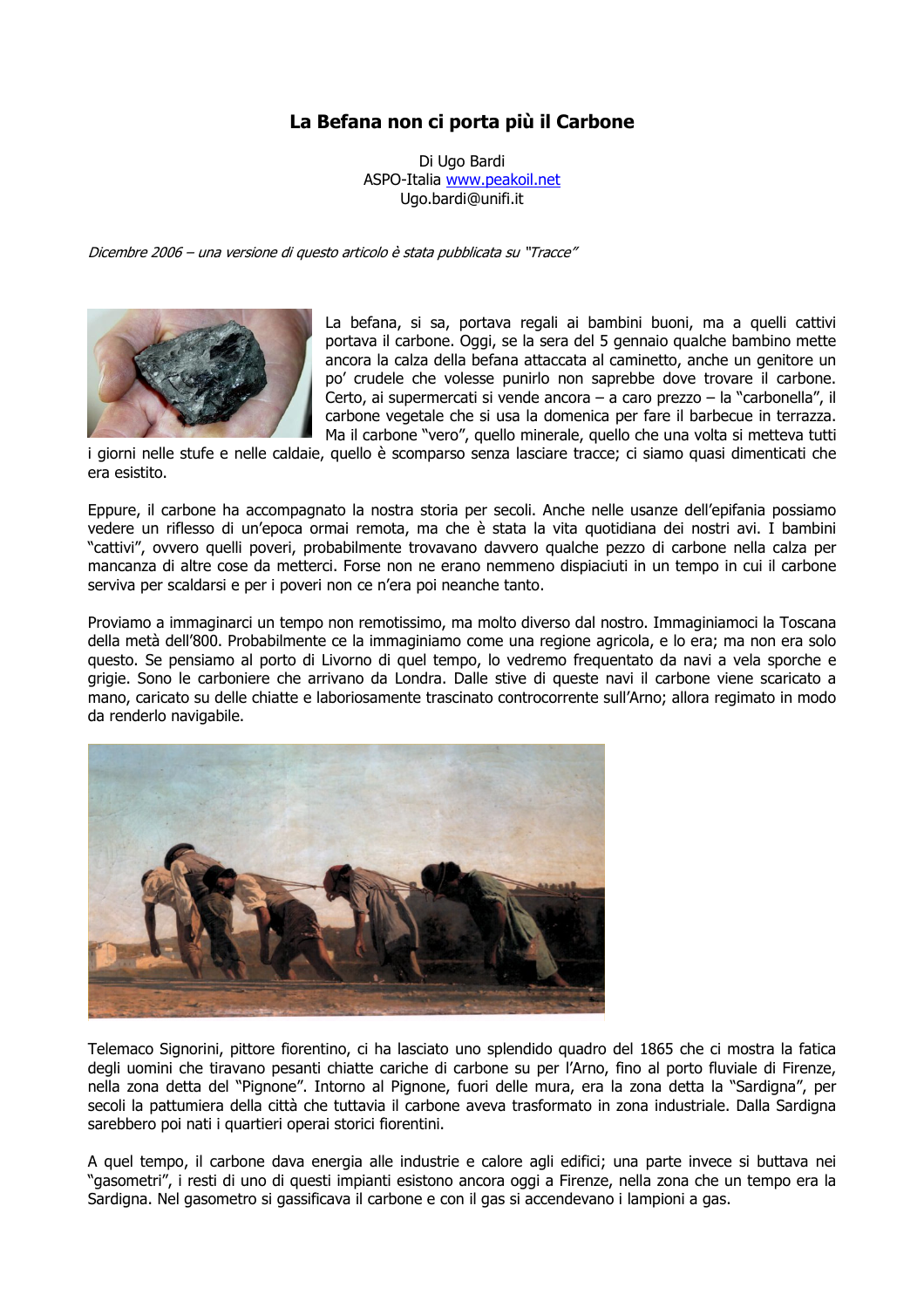

compiace dell'illuminazione a



Pensateci: per millenni le città erano state al buio la notte; ma dal 1840 o giù di li, le strade erano illuminate. Più tardi i lampioni saranno elettrificati: ma non è lo stesso grande cambiamento che è passare dal buio totale alla luce; è quasi un atto divino. Il Granduca Pietro Leopoldo di Toscana si

> gas di Firenze; crede onestamente di aver fatto



un regalo ai cittadini, Nessuno pensa alla fatica di chi ha tirato le chiatte e ancora di meno alla fatica dei minatori inglesi che lavoravano 14 ore al giorno in miniera, fin da bambini, per poi uscire la sera ad ammirare la nebbia. Le condizioni di vita spaventose dei minatori inglesi furono uno degli elementi che ispirarono Karl Marx a scrivere il suo "Capitale".

La saga del carbone è cominciata già verso la fine del '600. La storia geologica del pianeta ha regalato all'Inghilterra le più grandi riserve di carbone in Europa, e di carbone di buona qualità e facilmente estraibile. Già nei primi del '700 in inghilterra si producevano 3 milioni di tonnellate all'anno di carbone. Col carbone si faceva l'acciaio, con l'acciaio si facevano cannoni e fucili; con questi aggeggi gli inglesi si sono fatti il loro impero coloniale. Di più, il carbone aveva reso possibile la rivoluzione industriale. Il carbone creava il capitalismo, e il capitalismo creava sempre più carbone. Nell'800 la produzione di carbone inglese era già oltre le 100 milioni di tonnellate all'anno e continuava a crescere. Col tempo, il numero di minatori in Inghilterra sarebbe arrivato a oltre un milione. Ognuno di loro produceva 250 tonnellate di carbone all'anno, molte centinaia di volte più energia di quanto un contadino preindustriale avrebbe mai potuto produrre.

Ma niente dura in eterno e lo sviluppo tumultuoso del carbone e del capitalismo inglese erano destinati ad arrestarsi prima o poi. Nel 1913, l'Inghilterra raggiunge il suo massimo storico di produzione annuale: oltre 250 milioni di tonnellate. Durante la prima querra mondiale, la produzione cala, ma tutti si aspettano che riprenda poi la sua corsa. E invece no. Durante gli anni convulsi del dopoguerra la produzione di carbone inglese viaggia fra alti e bassi, c'è chi dice che è colpa degli scioperi generali dei minatori, ma con gli anni '30 il declino del carbone inglese è ovvio per tutti.



A quel tempo, si sprecano le discussioni. Nessuno riesce a spiegare come mai la produzione diminuisce se di

carbone ce n'è ancora. E' una caduta della domanda? Un effetto delle regolazioni governative? Un complotto comunista? Manca completamente agli economisti del tempo, come del resto a quelli odierni, il concetto di "ritorno energetico". Quando si estrae una risorsa minerale, si estraggono prima le risorse "facili", ovvero ad alto ritorno energetico. Via via che si esauriscono le risorse facili, bisogna attaccarsi a quelle difficili e queste costano più care non solo in termini monetari ma in termini energetici. L'effetto è un declino graduale della produzione che inizia ben prima che si sia raggiunto l' "esaurimento fisico" della risorsa. E' questo il famoso "picco di produzione" più noto per il caso del petrolio ma che si verifica per qualsiasi risorsa minerale. E' curioso che queste cose erano già perfettamente chiare a Stanley William Jevons che le scrisse nel suo "La Questione del Carbone" del 1856. I grandi economisti dell' 800 sono stati una generazione molto speciale, le cui capacità di sintesi non sono state più equagliate.

Il grande ciclo del carbone inglese è soltanto un tassello – anche se il più importante – del ciclo del carbone europeo. In Europa si produce carbone non solo in Inghilterra ma anche in Germania e in Polonia e, in quantità minori, in Francia e in Spagna. E' un grande ciclo che in qualche secolo ha catapultato l'Europa da penisola minore del continente eurasiatico a potenza planetaria dominante. Il ciclo del carbone Europeo,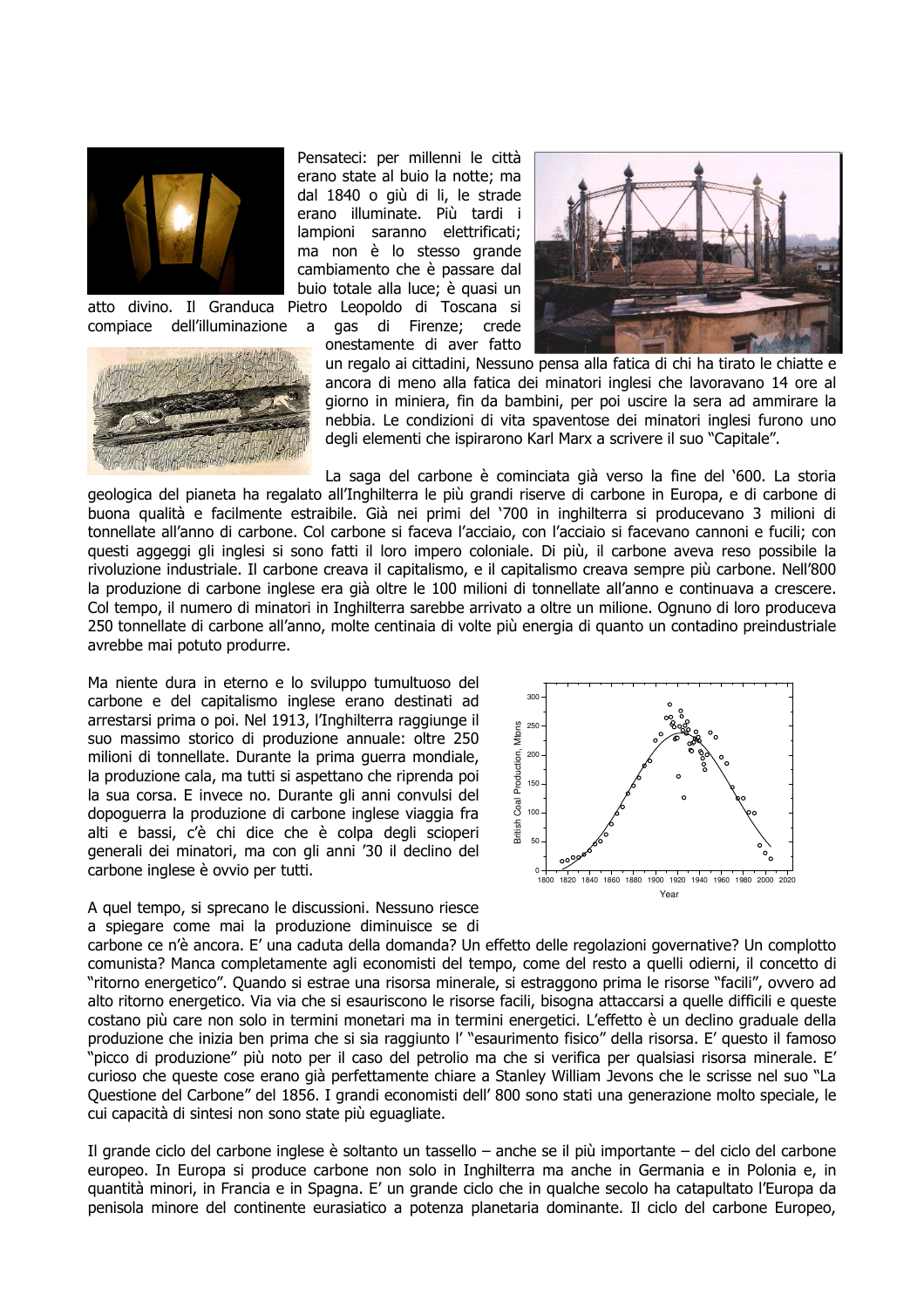però, si esaurisce verso la metà del ventesimo secolo. La Germania raggiunge il suo picco nel 1945; la Francia poco dopo. Tutta la produzione europea comincia a declinare nel dopoguerra. Non è un caso che nel dopoguerra l'Europa abbia perso la sua posizione dominante; passata ad altri paesi produttori di energia in forma di petrolio, come gli Stati Uniti.



Ne succedono di cose nel convulso periodo fra l'ascesa e il declino del "re carbone". Per un paio di decenni a partire dal 1920 fino al 1940, circa, la Germania rimane in crescita, mentre l'Inghilterra declina. Sono gli anni del grande braccio di ferro fra le due potenze europee; il carbone Inglese combatte contro il carbone tedesco. Nella prima guerra mondiale trionfa il carbone inglese; nella seconda sarebbe stato il carbone tedesco a vincere se non fosse intervenuto il petrolio americano a cambiare le carte in tavola.

L'Italia, da parte sua, ha costruito tutto sul carbone inglese; che non serve solo per i lampioni di Firenze ma per tutto il

sistema industriale italiano già a partire dal '700, Ma, dopo la prima guerra mondiale, il declino del carbone inglese si fa sentire. Tutto il sistema industriale italiano, già provato dalla guerra, entra in crisi. Sono i tempi dei primi grandi moti operai. Nel 1921, viene ucciso Spartaco Lavagnini, sindacalista fiorentino; è in fondo anche lui una vittima dell'esaurimento del carbone. La risposta politca alle difficoltà economiche è l'autoritarismo del regime fascista; ma questo non risolve certo il problema della mancanza di carbone. La stampa italiana degli anni '20 e '30 è tutta una serie di insulti contro l'Inghilterra, la "perfida Albione" che non ci dava il carbone di cui avevamo bisogno. Erano invettive curiosamente simili a quelle che, cinguant'anni più tardi, sarebbero state lanciate contro i paesi arabi, colpevoli di non dare all'occidente abbastanza petrolio.



Tutta la politica italiana fra le due querre si legge come un disperato tentativo di trovare risorse energetiche. L'Italia fa la voce grossa; si arma fino ai denti; il duce vuole rifare l'impero romano. Come una belva in gabbia, l'Italia è un paese incattivito che colpisce dove può. Con l'avventura Etiopica del 1935, l'Italia si illude di essersi costruita un impero come quello inglese. Invece ha fatto un'errore clamoroso, svenandosi per invadere un paese del tutto privo di risorse minerali. Gli Italiani sono entusiasti della loro impresa, ma non hanno capito che è il carbone che crea gli imperi, non viceversa. L'impero italiano

avrà la sola distinzione di essere forse quello di più breve durata che la storia ricordi: meno di dieci anni.

Con l'attacco all'Etiopia, l'Italia si è autoinflitta delle ferite quasi mortali (per non parlare di quelle inflitte all'Etiopia). La fase dell'autarchia che seque è un fallimento: non si riesce a rimettere in sesto l'economia ormai al disastro nonostante la propaganda trionfale del regime. La produzione industriale declina; la tecnologia italiana, una volta all'avanguardia, crolla e rimane ai suoi vecchi biplani e alla sua flotta rigorosamente senza radar. Per l'Italia degli anni '30, ormai sfinita e senza risorse non resta che buttarsi fra le braccia della Germania, che prometteva il carbone che l'Inghilterra non poteva più dare. Quel carbone costerà molto più caro agli italiani di quanto non si potessero immaginare a quel tempo.

Dopo il cataclisma della seconda querra mondiale, il carbone è passato in secondo piano. Il petrolio è cresciuto prepotentemente e negli anni '50 ha sorpassato il carbone come la sorgente di energia principale nel mondo. Oggi, il ciclo del carbone europeo sta raggiungendo la sua fase finale. Nel 2005, abbiamo visto un momento epocale: la Francia ha chiuso ufficialmente la sua ultima miniera di carbone. Dopo quasi tre secoli di sfruttamento, a partire dai primi del '700, passando attraverso la rivoluzione francese, Napoleone, e tutte le guerre europee, da quest'anno la Francia non produce più un grammo di carbone. Inghilterra e Germania non sono ancora arrivate a quel punto, ma la loro produzione è ormai ridotta a meno di un decimo di quella che era ai tempi d'oro. L'impero inglese non è sopravvissuto al declino del carbone; come del resto neppure l'idea hitleriana del dominio germanico del mondo.

L'Europa ha ricostruito le sue industrie con il petrolio del Vicino Oriente e ci è parso che il carbone fosse solo un relitto di un epoca remota. Ma il "Re Carbone" non era affatto scomparso; era solo che il baricentro produttivo si era spostato lontano dall'Europa ormai spremuta; verso regioni ancora poco sfruttate. Era la Cina che negli anni '60 cominciava la sua rivoluzione industriale basata sul carbone seguendo la stessa